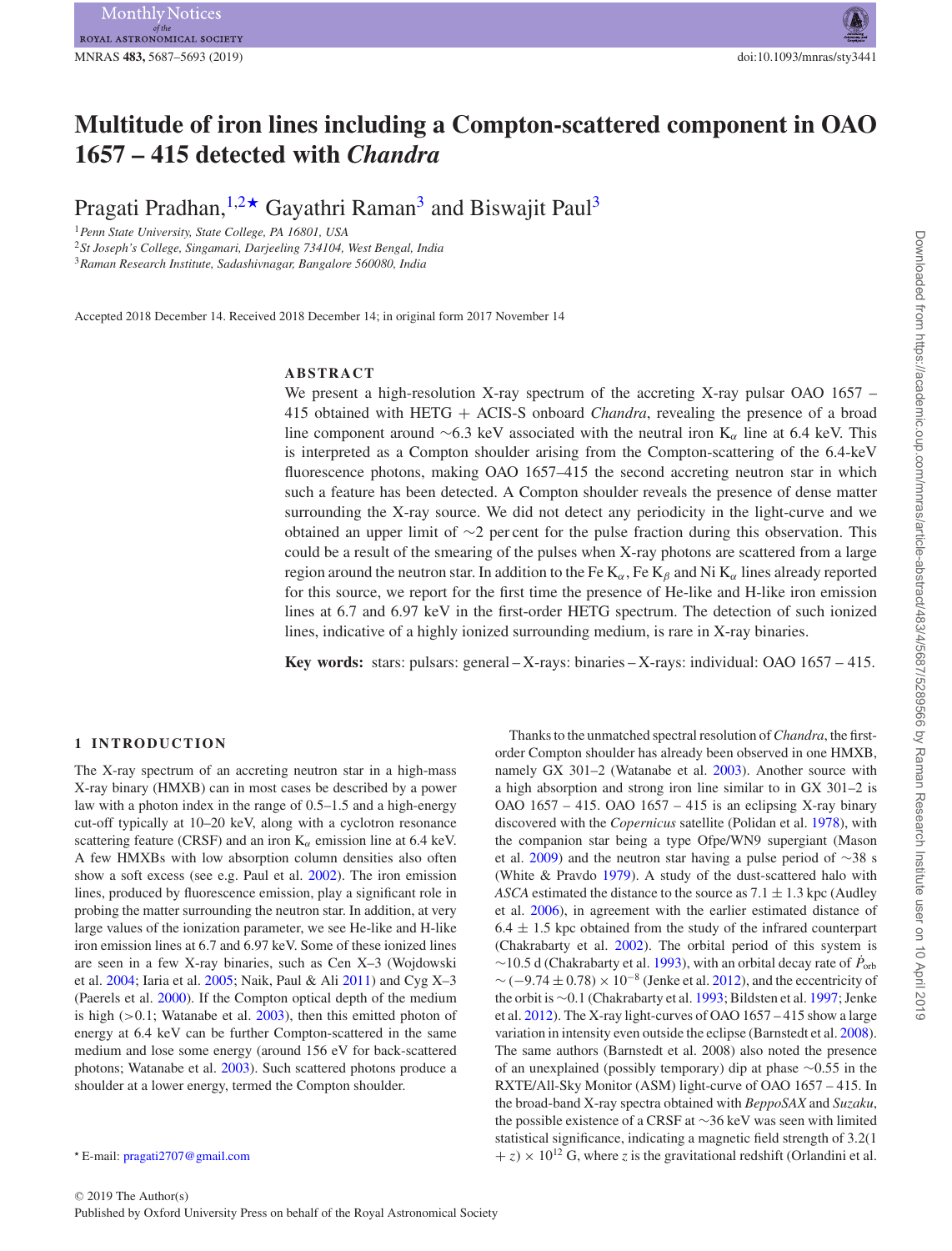<span id="page-1-0"></span>

**Figure 1.** (Left) Orbital intensity profile of OAO 1657–415 with the RXTE/ASM and *Chandra*/ACIS-S light-curves folded at an orbital period of 10.44749 d (Falanga et al. [2015\)](#page-6-15). Phase zero corresponds to the mid-eclipse time MJD 506 89.116 (Falanga et al. [2015\)](#page-6-15). (Right) ACIS-S light-curve binned at ∼174 s. The zero of the light-curve is ∼ MJD 556 98.5781.

[1999;](#page-6-16) Barnstedt et al. [2008;](#page-6-14) Pradhan et al. [2014\)](#page-6-17). Detailed timeresolved spectroscopy of OAO 1657 – 415 with *Suzaku* showed a large variation in the absorption column density along with a very large equivalent width of the iron  $K_{\alpha}$  line at some time intervals during a long observation (Pradhan et al. [2014\)](#page-6-17). These changes indicate the neutron star passing through a dense clump, giving rise to a high column density, similar to the pre-periastron passage of GX 301–2 (Islam & Paul [2014\)](#page-6-18). Such conditions are conducive for the formation of a Compton shoulder. This prompted us to examine the high-resolution *Chandra* spectrum of OAO 1657 – 415, where such a feature would be discernible.

# **2 OBSERVATION AND DATA ANALYSIS**

OAO 1657 – 415 was observed with *Chandra* at the same phase (0.5–0.6) as where a transient dip had earlier been noticed in the ASM light-curves (Barnstedt et al. [2008\)](#page-6-14). The observation was carried out from 2011 May 17, 13:29:11 UT until 2011 May 18, 03:48:54 UT with a high-energy transmission grating (HETG; Canizares et al. [2005\)](#page-6-19) for 50 ks. The HETG consists of two transmission gratings: a medium-energy grating (MEG; 0.4– 5.0 keV), and a high-energy grating (HEG; 0.8–10.0 keV). The dispersed grating spectra are recorded with an array of CCDs – the Advanced CCD Imaging Spectrometer (ACIS-S; Garmire et al. [2003\)](#page-6-20). Data were reprocessed using the package *Chandra* Interactive Analysis of Observations (CIAO, version 4.8) following the Chandra X-ray Center (CXC) guidelines.<sup>1</sup> The evt1 files were reprocessed with the 'chandra\_repro' script, which automates the recommended reprocessing steps and results in processed evt2 files ready for scientific analysis. This observation was made in 'Timed exposure' in half of the ACIS-S CCDs (512 rows), beginning with the first row of the CCD. To extract the ACIS-S light-curve, we used the command 'dmextract' for  $CCD$  ID = 7 in the evt2 files with the following region selection. The source region was chosen at the centre of the ACIS-S image with a radius of 5 arcsec, and the

[1http://cxc.harvard.edu/ciao/threads/](http://cxc.harvard.edu/ciao/threads/)

background region was chosen as an annulus with an inner (outer) radius of 7 (15) arcsec. The ACIS-S spectrum was also extracted with the same region selection and event file using the command 'specextract'. For the light-curve extraction from HETG, we defined the source region as a box with length (breadth) 660 (10) arcsec, while excluding the zero-order central region (corresponding to the centre of the ACIS-S image). For the background region, we excluded this central ACIS-S source region along with the HETG source region and defined a region of the same size as the HETG source region. The background-corrected light-curve was then extracted with the command 'dmextract'. The light-curves from both the instruments were barycentre-corrected using the orbit ephemeris file during the observation with the help of the command 'axbary'. The spectral products for HEG for different orders are automatically obtained while executing the 'chandra repro' script. The same script also creates the response matrices for the respective grating orders. The positive and negative diffraction firstorder spectra and their corresponding response files, so obtained, were added using 'combine\_grating\_spectra'.<sup>2</sup> The resultant spectra for both instruments were grouped with a minimum of 20 counts per bin, and finally spectral fitting was carried out with xspec version 12.9.0.

#### **3 RESULTS**

#### **3.1 Timing analysis**

We folded the ACIS-S light-curves (Fig. [1,](#page-1-0) right) along with the RXTE/ASM light-curve at a period of 10.447 49 d (Falanga et al. [2015\)](#page-6-15) to obtain the orbital profile of OAO 1657 – 415, as is shown in the left panel of Fig. [1.](#page-1-0) The observation was carried out during orbital phases ∼0.5–0.6, where phase zero corresponds to the mideclipse time MJD 506 89.116 (Falanga et al. [2015\)](#page-6-15). In the right panel of the same figure, we have plotted the ACIS-S light-curve binned at 100 times the original binning at ∼174 s. We searched for

 $2$ The higher-order spectra are too faint for any meaningful analysis and are therefore not used.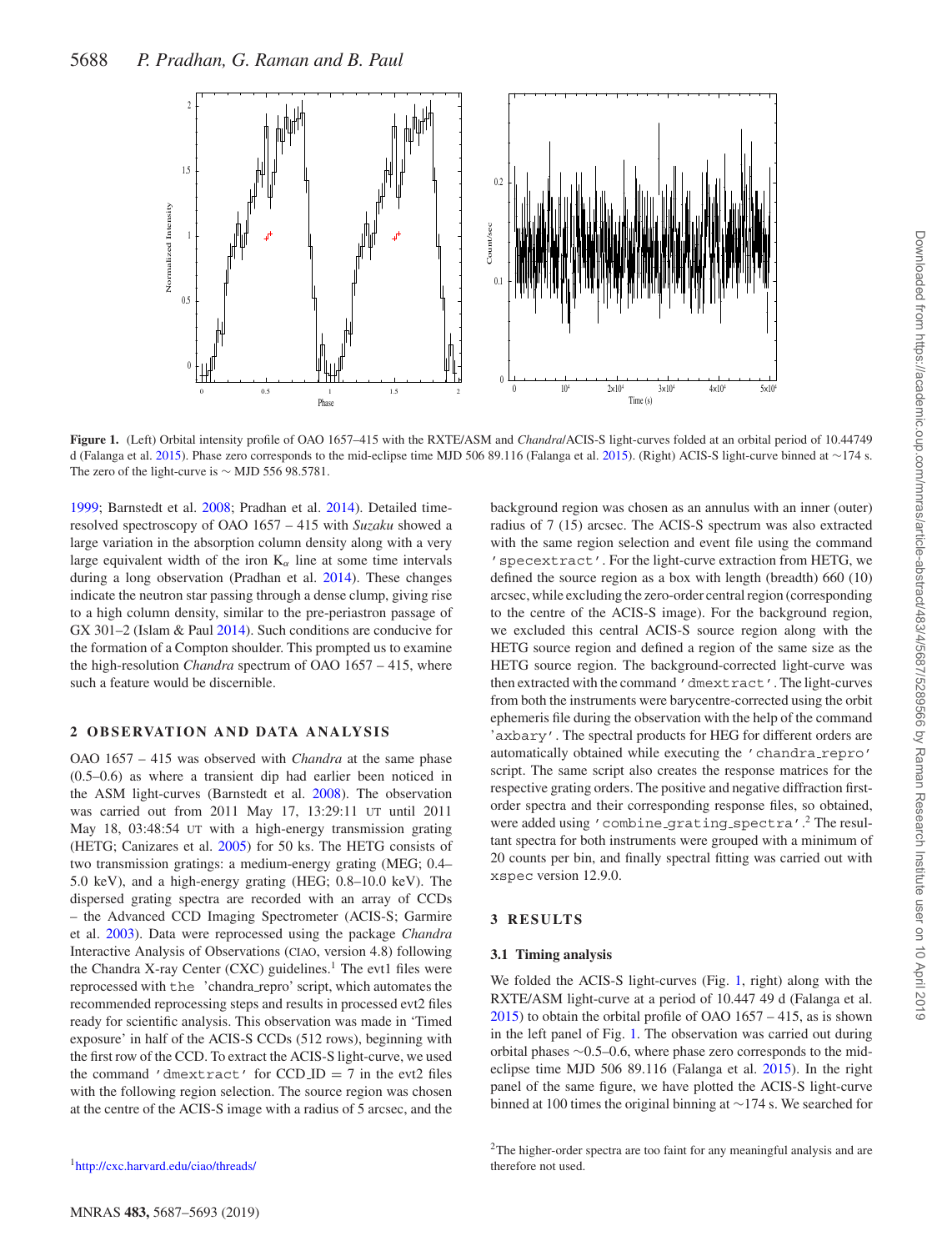<span id="page-2-0"></span>

**Figure 2.** The uppermost panel represent the average ACIS-S light-curve folded at a spin period of 36.968 638 s estimated from the *Fermi* GBM history of the source during this epoch. The ACIS-S light-curve has been fitted with a sine wave (plus a constant) to determine the pulse fraction. The second, third and fourth panels are the energy-resolved ACIS-S light-curves folded at the same period. The lack of pulsations is clearly seen.

periodicity in both the ACIS-S and the HETG light-curves (binned at 1.74 s) using the FTOOLS task 'efsearch' but did not detect any. We then investigated the pulse period evolution history of the source measured with the Fermi Gamma Ray Burst Monitor (GBM) and found the spin period of this pulsar during the time of this observation to be 36.968 638 s. The zeroth-order light-curve, which has more sensitivity and better statistics than the curve from the HETG, was then folded at this period, as shown in Fig. [2.](#page-2-0) The upper limit on the pulse fraction  $(Pmax - Pmin)/(Pmax + Pmin)$ , where Pmax and Pmin correspond to the maximum and minimum pulse amplitude, respectively) for the ACIS-S light-curve was about 2 per cent. Note that we did not carry out any orbital correction when searching for periodicity. This is because the decoherence time-scale<sup>3</sup> for this system is nearly 1 d, which is much longer than this observation duration (*T*) of  $\sim$ 50 ks, and the maximum smearing<sup>4</sup> of the pulse phase without an orbital motion correction  $(\delta t_{\text{max}})$  is estimated to be about 1.6 s, which is only a small fraction of the pulsar spin period of ∼37 s. Furthermore, we also created the energy-resolved pulse profiles of OAO 1657 – 415 (Fig. [2\)](#page-2-0) in the energy ranges of 0.5–6.0, 6.0–7.2 and 7.2–10.0 keV. We did not detect any pulsations in these light-curves either.

In order to verify this lack of pulsations in OAO 1657 – 415, an identical data-reduction and analysis procedure was carried out on the *Chandra* observations of a pulsar with comparable pulse period and brightness, namely XTE J1946  $+$  274. This object is a transient Be-HMXB pulsar with a spin period of nearly 15.8 s (Smith & Takeshima [1998\)](#page-6-22). A 5-ks-long archival *Chandra* observation (Obs-ID 14646), which was carried out when this source was in quiescence, was analysed for this purpose. We processed the evt1 files using the CIAO script 'chandra repro' and obtained the evt2 files. We then extracted the ACIS-S zeroth-order light-curves using the tool 'dmextract'. This light-curve binned at 174 s is shown in the left panel of Fig. [3.](#page-3-0) The FTOOL task 'efsearch' was adopted to carry out a period search in the light-curve. The 'efsearch' procedure folds the light-curve with a large number of trial periods around a specified approximate period, after which a constant is fitted to the folded light-curve and the resultant  $\chi^2$  is obtained. The trial period that shows the maximum  $\chi^2$  represents the true period. Using our light-curve of XTE J1946  $+$  274, we performed a narrow period search in the range 15.6 to 15.8 s with a step size of  $1 \times 10^{-4}$  s. We found a peak in the  $\chi^2$ , which we fitted using a Gaussian, and determined the pulse period to be  $15.758 \pm 0.003$  s. This period was then used to fold the lightcurve (as shown in middle and right panels of Fig. [3\)](#page-3-0), and we obtained a pulse fraction (defined as  $(Imax - Imin)/(Imax + Imin)$ ) of  $0.67 \pm 0.20$ . With the same data reduction and analysis methods as described above, we were able to reproduce the results of  $\ddot{O}$ zbey Arabacı et al. [\(2015\)](#page-6-23). This re-affirms the fact that the *Chandra* data of OAO 1657 – 415 indeed lacks pulsations, possible reasons for which are suggested in Section 4.

## **3.2 Spectral analysis**

The zero-order ACIS-S and the first-order HETG spectra (HEG 1) of OAO  $1657 - 415$  were fitted separately.<sup>5</sup> The X-ray spectrum is dominated by iron emission lines, with X-ray photons at 6.0– 7.2 keV comprising ∼58 per cent of the total X-ray photons detected in the band 0.5–10.0 keV. For the ACIS-S continuum spectrum, we fitted a power law along with the line-of-sight photoelectric absorption and Compton scattering component ('cabs') with solar abundances *angr* (Anders & Grevesse [1989\)](#page-6-24). Three Gaussian lines (which are clearly seen in the raw spectrum) corresponding to the  $K_\alpha$  and  $K_\beta$  lines of iron and the  $K_\alpha$  line of nickel at 7.4 keV were added to obtain a reduced  $\chi^2$  ( $\chi^2_{\text{red}}$ ) of 2.71, while the spectrum has 153 degrees of freedom (d.o.f). The addition of another Gaussian line at 6.7 keV (with its width frozen to the best-fit value) reduced the  $\chi^2_{\text{red}}$  (d.o.f) to 2.05 (151). To correct for the wavy residuals, we introduced the partial covering absorption model, as is needed to describe the X-ray spectrum of OAO 1657 – 415 (Pradhan et al. [2014\)](#page-6-17) for which the  $\chi^2_{\text{red}}$  (d.o.f) is now 1.1 (149). Interestingly, we noticed that the residuals still show an asymmetry near the iron K*<sup>α</sup>* line. To fit this, we added another Gaussian line centred at ∼6.3 keV, and a  $\chi^2_{\text{red}}$  of 0.94 was obtained with 146 d.o.f. On further inspection, a better fit to the same asymmetry was obtained with a two-step function (convolved with Gaussian) in xspec such that one of the line energies is tied to the line energy of the iron K*<sup>α</sup>* line, and the other is fixed at  $(K_{\alpha} - 0.16 \text{ keV})$ , with the widths of both as zero and their normalizations equal but opposite in sign. For this model, the  $\chi^2_{\text{red}}$  obtained was 0.92 for 148 d.o.f. We chose the latter model to represent the additional broad low-energy component associated with the iron K*<sup>α</sup>* line.

The HETG spectrum was fitted independently, with the same spectral model as the ACIS-S spectrum, with the difference that because the  $K_\alpha$  line of nickel was outside the band used for HETG fitting, we did not detect it. Instead, we detected another line at 6.97 keV in the HETG spectrum, thanks to the better spectral

<sup>&</sup>lt;sup>3</sup>Obtained from equation (A9) of Chakrabarty et al. [\(1997\)](#page-6-21).

 $^{4}\delta t_{\text{max}} = ax \sin i(1 - \cos \theta)/c$ , where  $\theta = T/P_{\text{orb}} \times 2\pi$ .

 $5$ Note that the ACIS-S (HEG 1) spectrum was 17 (15) per cent piled up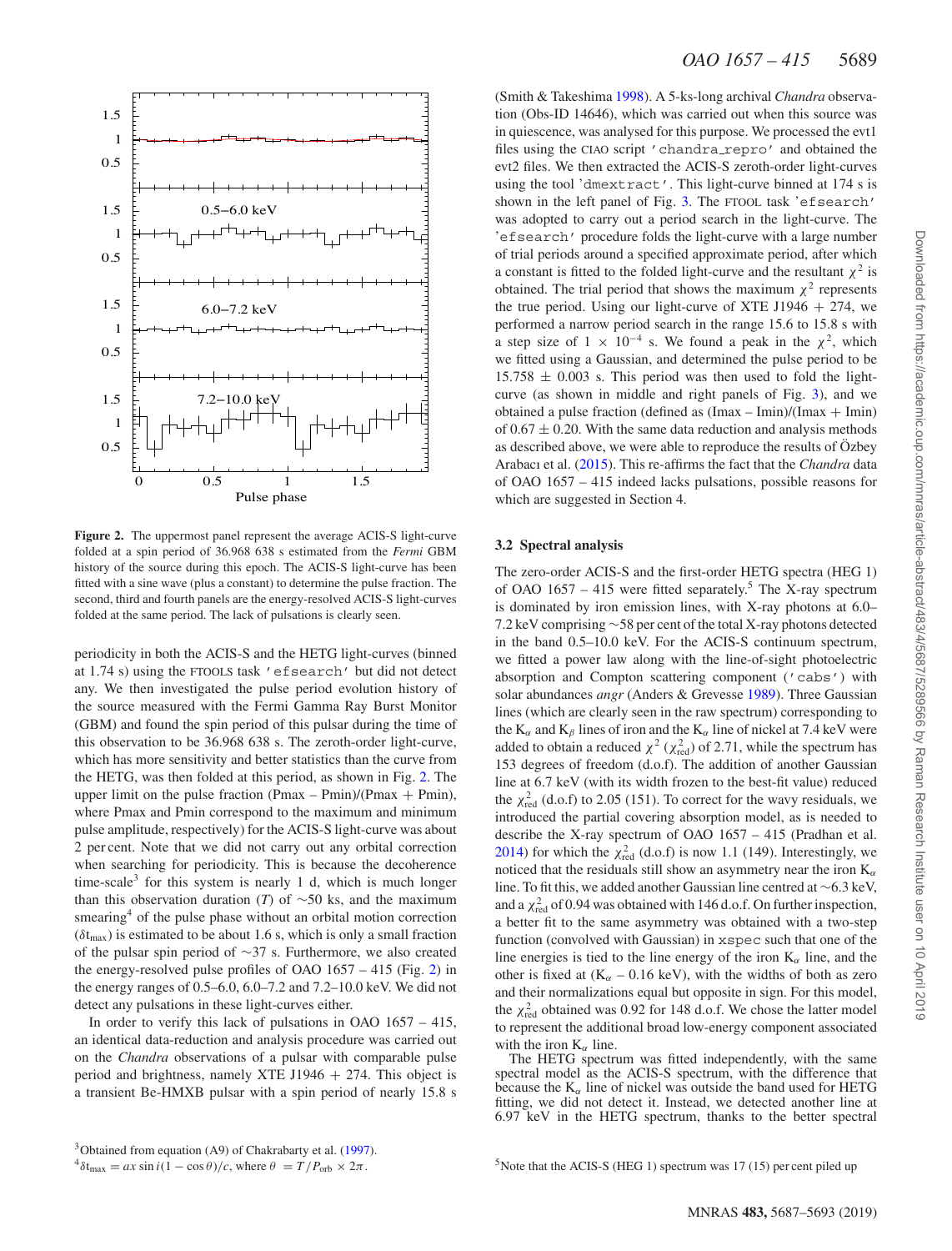<span id="page-3-0"></span>

**Figure 3.** (Left) Background-subtracted light-curve of XTE 1946 + 274 binned at ∼174 s. (Middle) Period search with 'efsearch'. (Right) Folded pulse profile of XTE 1946 + 274. The presence of pulsations obtained with the same analysis procedure as used for OAO 1657–415 ensures that the lack of pulsations in the latter is not a result of the data reduction procedure.

<span id="page-3-1"></span>

**Figure 4.** (Left) ACIS-S spectrum of OAO 1657 – 415 in the energy range of 3.5–10.0 keV with a two-step function that fits the Compton shoulder of the 6.4-keV line and emission lines at 6.4 (Fe K<sub>a</sub>), 6.7 (He-like iron), 7.1 (Fe K<sub>β</sub>) and 7.4 (Ni K<sub>a</sub>) keV. (Right) HETG spectrum of OAO 1657 – 415 in the energy range of 3.0–7.5 keV with a two-step function that fits the Compton shoulder of the 6.4-keV line and emission lines at 6.4 (Fe  $K_{\alpha}$ ), 6.7 (He-like iron), 6.97 (H-like iron) and 7.1 (Fe K*<sup>β</sup>* ) keV.

resolution of HETG compared with ACIS-S. The X-ray spectra of both the instruments are shown in Fig. [4,](#page-3-1) and the details of the spectral parameters – with and without using an additional component at ∼6.3 keV – are given in Table [1.](#page-4-0) The analytical form of the model is

$$
S(E) = e^{-N_{\text{H1}}\sigma(E)} \times (K E^{-\Gamma} \times (f e^{-N_{\text{H2}}\sigma(E)} + (1 - f))
$$
  
+4 Ga + 2 Step function), (1)

where *K*,  $N_{\text{H1}}$ ,  $\sigma(E)$  and  $\Gamma$  are the normalization (in units of photons keV<sup>-1</sup> cm<sup>-2</sup> s<sup>-1</sup> at 1 keV), the hydrogen column density (in units of  $10^{22}$  atoms cm<sup>-2</sup>), the photoelectric with Compton scattering cross-section, and the photon index, respectively, while  $N_{\text{H2}}$  is the partial covering column density (in units of  $10^{22}$  atoms cm−2) with the covering fraction as *f*. A plausible explanation for

the additional component at ∼6.3 keV is the presence of a Compton shoulder.<sup>6</sup> The individual fits are shown in Fig. [4.](#page-3-1)

To demonstrate this, we remove the Compton shoulder line from the fit and plot the resultant spectrum in Fig. [5.](#page-5-0) The positive excess marked with the arrow is evidence of the need for an additional, fairly broad component at ∼6.3 keV, which is the Compton shoulder.

<sup>6</sup>We also cross-checked the presence of a Compton shoulder by taking into consideration the doublet structure of the  $K_\alpha$  and  $K_\beta$  lines of iron. For this, we fitted the  $K_\alpha$  ( $K_\beta$ ) line with two Gaussian lines, the energy of one less than that of the other by 13.2(16.0) eV and the relative normalizations in the ratio  $2:1(2:1)$  as suggested in Barragan et al.  $(2009)$  $(2009)$ . The asymmetry in the  $K_\alpha$  line is still evident in the X-ray spectrum, consistent with our fitting performed by using one Gaussian each for the K*<sup>α</sup>* and K*<sup>β</sup>* lines.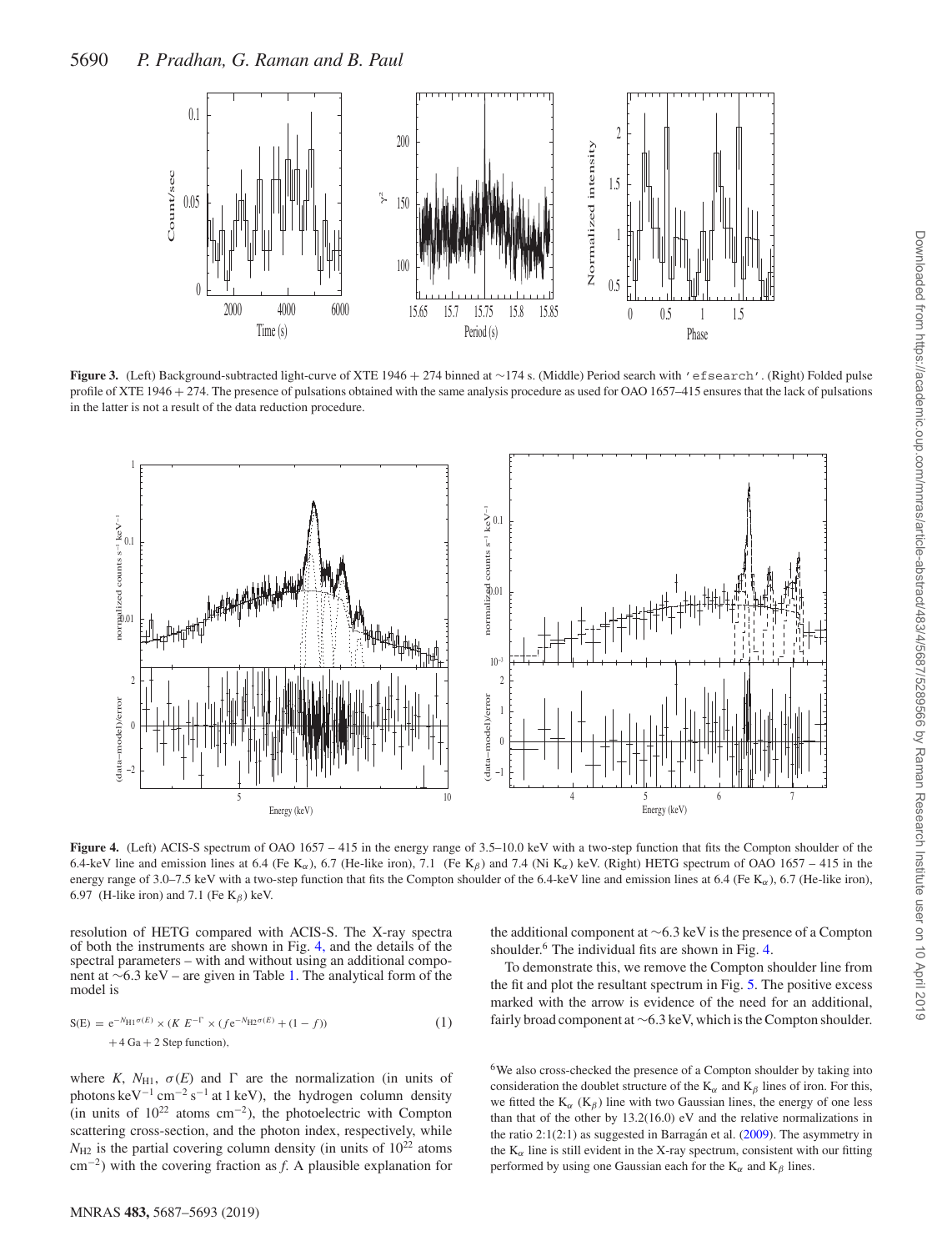| Parameter                                | <b>HETG</b>               | <b>HETG</b><br>without Compton<br>shoulder | ACIS-S                              | ACIS-S<br>without Compton<br>shoulder |
|------------------------------------------|---------------------------|--------------------------------------------|-------------------------------------|---------------------------------------|
| $N_{\rm H1}{}^a$                         | $8^{+6}_{-6}$             | $8^{+7}_{-6}$                              | $10^{+4}_{-4}$                      | $8^{+3}_{-2}$                         |
| $N_{\rm H2}^{\phantom{2}}$               | $48^{+5}_{-4}$            | $48^{+5}_{-4}$                             | $66^{+3}_{-3}$                      | $70^{+2}_{-2}$                        |
| f                                        | $0.95_{-0.02}^{+0.05}$    | $0.95_{-0.05}^{+0.04}$                     | $0.96^{+0.01}_{-0.01}$              | $0.96^{+0.01}_{-0.01}$                |
| $\Gamma$                                 | $0.21_{-0.07}^{+0.08}$    | $0.19_{-0.05}^{+0.06}$                     | $0.27^{+0.14}_{-0.14}$              | $0.38^{+0.14}_{-0.14}$                |
| $\Gamma_{norm}^b$                        | $0.0013 \pm 0.0001$       | $0.0011 \pm 0.0001$                        | $0.0014\substack{+0.0004\\-0.0003}$ | $0.0019 \pm 0.0004$                   |
| Step line flux <sup><math>c</math></sup> | $8.8^{+1.7}_{-4.8}$       |                                            | $16.3^{+1.8}_{-1.8}$                |                                       |
| Line centre (keV)                        | $6.40 \pm 0.01$           | $6.40 \pm 0.01$                            | $6.41 \pm 0.01$                     | $6.39 \pm 0.01$                       |
| Line width (keV)                         | $0.008 \pm 0.002$         | $0.009 \pm 0.002$                          | $0.013_{-0.03}^{+0.04}$             | $0.041^{+0.005}_{-0.005}$             |
| Line norm <sup><math>d</math></sup>      | $65.3 \pm 4.5$            | $68.0 \pm 4.4$                             | $49.3^{+4.3}_{-5.9}$                | $63.8^{+2.6}_{-2.5}$                  |
| EW (keV)                                 | $1.12 \pm 0.07$           | $1.46 \pm 0.08$                            | $0.79^{+0.07}_{-0.09}$              | $1.73^{+0.05}_{-0.05}$                |
| Line centre (keV)                        | $6.68^{+0.02}_{-0.01}$    | $6.68^{+0.02}_{-0.02}$                     | $6.69^{+0.02}_{-0.02}$              | $6.69^{+0.02}_{-0.02}$                |
| Line width (keV)                         | 0.022                     | $0.022 \pm 0.015$                          | 0.025                               | 0.001                                 |
| Line norm <sup><math>d</math></sup>      | $6.6 \pm 2.8$             | $6.1 \pm 2.7$                              | $5.8^{+1.1}_{-1.1}$                 | $4.9^{+1.2}_{-1.1}$                   |
| EW (keV)                                 | $0.04 \pm 0.02$           | $0.04 \pm 0.01$                            | $0.05 \pm 0.01$                     | $0.04 \pm 0.01$                       |
| Line centre (keV)                        | $6.97 \pm 0.03$           | $6.97 \pm 0.03$                            |                                     |                                       |
| Line width (keV)                         | $0.068_{-0.023}^{+0.045}$ | $0.062^{+0.044}_{-0.037}$                  |                                     |                                       |
| Line norm <sup><math>d</math></sup>      | $11.3^{+4.4}_{-5.5}$      | $10.2^{+5.1}_{-4.6}$                       |                                     |                                       |
| EW (keV)                                 | $0.21 \pm 0.08$           | $0.18 \pm 0.09$                            |                                     |                                       |
| Line centre (keV)                        | $7.08 \pm 0.01$           | $7.07 \pm 0.01$                            | $7.05^{+0.01}_{-0.01}$              | $7.06^{+0.01}_{-0.01}$                |
| Line width (keV)                         | 0.0003                    | 0.0003                                     | $0.06 \substack{+0.02 \\ -0.02}$    | $0.06_{-0.02}^{+0.02}$                |
| Line norm <sup><math>d</math></sup>      | $9 \pm 3$                 | $9.3 \pm 3.4$                              | $14.2 \pm 1.8$                      | $14.6 \pm 2.1$                        |
| EW (keV)                                 | $0.18 \pm 0.07$           | $0.20 \pm 0.07$                            | $0.46 \pm 0.06$                     | $0.46 \pm 0.06$                       |
| Line centre (keV)                        |                           |                                            | $7.45 \pm 0.04$                     | $7.45 \pm 0.4$                        |
| Line width (keV)                         |                           |                                            | 0.04                                | 0.04                                  |
| Line norm <sup><math>d</math></sup>      |                           |                                            | $3.0 \pm 1.5$                       | $3.1 \pm 1.2$                         |
| EW (keV)                                 |                           |                                            | $0.12 \pm 0.04$                     | $0.12 \pm 0.04$                       |
| $\chi_v^2$ /d.o.f                        | 0.74/47                   | 1.1/48                                     | 0.92/148                            | 1.1/149                               |
| Flux <sup>e</sup> (1-10 keV)             | $2.99 \pm 0.12$           | $2.99 \pm 0.24$                            | $2.41 \pm 0.05$                     | $2.42 \pm 0.05$                       |

<span id="page-4-0"></span>Table 1. Best-fit phase-averaged spectral parameters of OAO 1657 – 415. Errors quoted are for the 90 per cent confidence range.

*Notes.*  ${}^a$ In units of 10<sup>22</sup> atoms cm<sup>-2</sup>;

*b*in units of photons keV<sup>-1</sup> cm<sup>-2</sup> s<sup>-1</sup> at 1 keV;

<sup>*c*</sup>in units of photons cm<sup>-2</sup> s<sup>-1</sup> × 10<sup>-5</sup> with a step line energy at 6.4 and (6.4–0.16) for the width of both fixed at zero; *d*<sup>i</sup>n units of 10<sup>-11</sup> erg cm<sup>-2</sup> s<sup>-1</sup>.

The Compton shoulder is detected in both the ACIS-S and HETG spectra independently, with a reduction in  $\chi^2$  of 22 and 16 respectively for the addition of one component. The probability of chance improvement (PCI) using an F-test in xspec on the addition of the Compton shoulder in the ACIS (HETG) spectrum is  $2.4 \times 10^{-6}$  (2.9  $\times$  10<sup>-5</sup>). This low value of PCI also adds significance to the presence of a Compton shoulder.

# **4 DISCUSSION**

Supergiant stars have strong stellar winds that are often inhomogenous, and the passage of the neutron star in an HMXB through clumps of varying size and wind density leads to variable accretion, column density and emission line strength. If the neutron star passes through a very dense clump of matter, the reprocessing of the source photons in the material will produce an iron fluorescence line, and a Compton shoulder will be produced if a large enough fraction of the  $K_\alpha$  iron line photons are scattered by electrons in the dense medium surrounding the X-ray source. A careful analysis of the ACIS-S and HETG spectra of OAO 1657 – 415 has led to the detection of this Compton shoulder, along with a very high column density of absorption. The observation was carried out at ∼ phase 0.55 in the ASM light-curves (Fig. [1,](#page-1-0) left), a phase at which there have been reports of temporary dips (Barnstedt et al. [2008\)](#page-6-14). A timing analysis of OAO 1657 – 415 allowed us to place an upper limit on the pulse fraction (∼2 per cent; Fig. [2\)](#page-2-0). The low pulse fraction is reminiscent of one part of a long *Suzaku* observation (segment C in Pradhan et al. [2014\)](#page-6-17), which was interpreted as showing the source passing through a dense clump of matterduring which time, the pulse fraction was the lowest. During the same segment C, the equivalent width of the iron  $K_\alpha$  line was also the strongest, which implies that the neutron star was passing *through* a clump (see section 4.1 of Pradhan et al. [2014](#page-6-17) for details). These highly absorbed states seem to be present at multiple phases (segment C occurs around phase 0.25, and the current observation is at phase  $\sim$ 0.55), indicating that the orbit of OAO 1657 – 415 has clumps of matter at different phases. In a luminous HMXB system, the wind near the neutron star is photoionized by X-rays from the neutron star (see e.g. Watanabe et al. [2006\)](#page-6-26). During this *Chandra* observation, in addition to the iron  $K_\alpha$  and  $K_\beta$  lines, we also detected  $K_\alpha$  emission from highly ionized ions: H-like Fe corresponding to 6.97 keV. Among the three He triplets at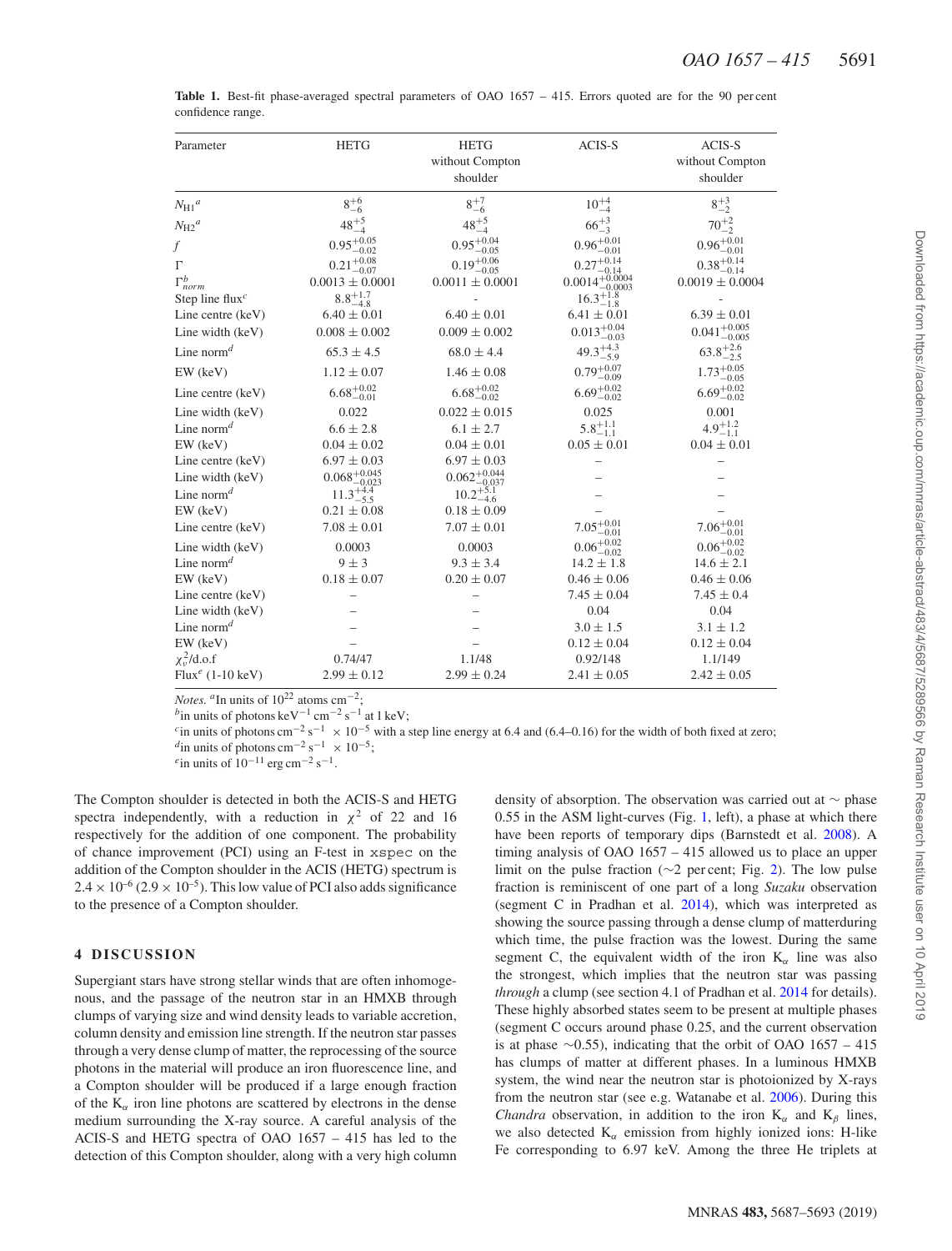<span id="page-5-0"></span>

**Figure 5.** The HETG spectrum (6–7.4 keV) of OAO 1657 – 415 is shown in the top panel, along with the best-fit model without the two-step function for the Compton shoulder. The residual to this fit is shown in the middle panel, and the residual to the fit after inclusion of the two-step function is shown in the bottom panel.

6.63, 6.67 and 6.70 keV, we were able to resolve the emission line at 6.70 keV. In addition to this,  $K_\alpha$  lines of nickel are also seen.

So far, a Compton shoulder has been reported in the X-ray specrum of only one X-ray binary, GX 301–2, as an asymmetric iron  $K_{\alpha}$  line (Watanabe et al. [2003\)](#page-6-5). A detailed spectral analysis of GX 301–2 indicated that the shape of the Compton shoulder depends largely on the absorption column density (which contributes to the number of scatterings) and the consequent smearing with the increase in the electron temperature. Several studies have investigated the dependence of the Compton shoulder on spatial and temporal parameters by assuming different geometries for the reflectors through detailed Monte Carlo simulations (see e.g. Odaka et al. [2011,](#page-6-27) [2016\)](#page-6-28). Such simulations can be best compared with X-ray spectra acquired with a very high spectral resolution, such as those obtained with micro-calorimeters and broad-band spectroscopy (necessary to assume a proper spectral slope for the illuminating spectrum). Using the current *Chandra* data for OAO 1657 – 415, which are comparatively dimmer (count rate  $\sim 1/10$ ) of GX 301–2, when compared with the light-curves obtained by Watanabe et al. [2003\)](#page-6-5), we have limited scope to perform such detailed simulations and therefore leave such estimates to further studies.

In the subsequent paragraphs, we will discuss the physical interpretations arising from the presence of the iron emission lines.

## **4.1 Relative fluxes of emission lines**

(i) The flux of the Compton shoulder is about 25 per cent (14 per cent and 33 per cent respectively in the HETG and ACIS-S spectra) of the K*<sup>α</sup>* keV line

(ii)  $K_\beta$  and  $K_\alpha$  of Fe: The ratio of  $K_\beta$  to  $K_\alpha$  line fluxes (*η*) is about 0.20  $\pm$  0.03 (0.13  $\pm$  0.04 and 0.28  $\pm$  0.02 respectively in the HETG and ACIS-S spectra). The expected value of this flux ratio (theoretically) for neutral gas Fe atoms is  $\eta = 0.125$ 

(Kaastra & Mewe [1993\)](#page-6-29), while experimental results for solid Fe give  $\eta = 0.1307$  (Pawłowski et al. [2002\)](#page-6-30).

(iii) Fe XXVI (6.97 keV) and Fe XXV (6.7 keV) of Fe: For iron to produce fluorescent lines at 6.4 keV, the ionization parameter is required to be  $\xi = L/nr^2$ )  $\leq 10^2$  (Kallman & McCray [1982\)](#page-6-31). In the present case, the ratio of the flux of Fe XXVI (6.97 keV) to Fe XXV (6.7 keV)  $\sim 1.76_{+0.12}^{-0.01}$  (from the HETG spectrum), which corresponds to  $\xi \ge 10^{3.5}$  (cf. fig. 8 of Ebisawa et al. [1996\)](#page-6-32). Such a high degree of the ionization parameter as well as the presence of Fe XXV and Fe XXVI suggest that the 6.4-keV iron lines in OAO 1657 – 415 are produced in a region significantly farther away from the neutron star, while the the He-like and H-like lines are produced from a different region, nearer to the neutron star.

(iv)  $K_\alpha$  of Ni and Fe: The ratio of intensities of  $K_\alpha$  of Ni to Fe (from ACIS-S data) is  $∼0.049 \pm 0.014$ , consistent with solar abundances (Molendi, Bianchi & Matt [2003\)](#page-6-33). Finally, the possible iron K-absorption edge at ∼7.1 keV seen in the X-ray spectrum is consistent with the large absorption column densities.

## **4.2 Size of the 6.4-keV line region**

In addition to the highly ionized lines of Fe discussed earlier, the neutral  $K_\alpha$  line of iron is also very strong, with an equivalent width of more than 1 keV. An approximate calculation as follows gives us an estimate of the minimum size of the clump and an estimate of the radius at which the iron lines of varying ionization are formed.

We assume that the very high absorption column density and the line equivalent width are the result of the neutron star passing through a dense clump. The hardness ratio does not change significantly during the observation (of ∼50 ks), making the minimum size of the clump (*d*) ~ 5 × 10<sup>12</sup> cm (assuming a nominal characteristic velocity of the stellar wind of  $1000 \text{ km s}^{-1}$ ; Bozzo et al. [2016\)](#page-6-34). Assuming that the clump is spherical and that the neutron star passes through its centre, the absorption is caused by matter along the radius (*d*/2), and the maximum number density (*n*) of the clump